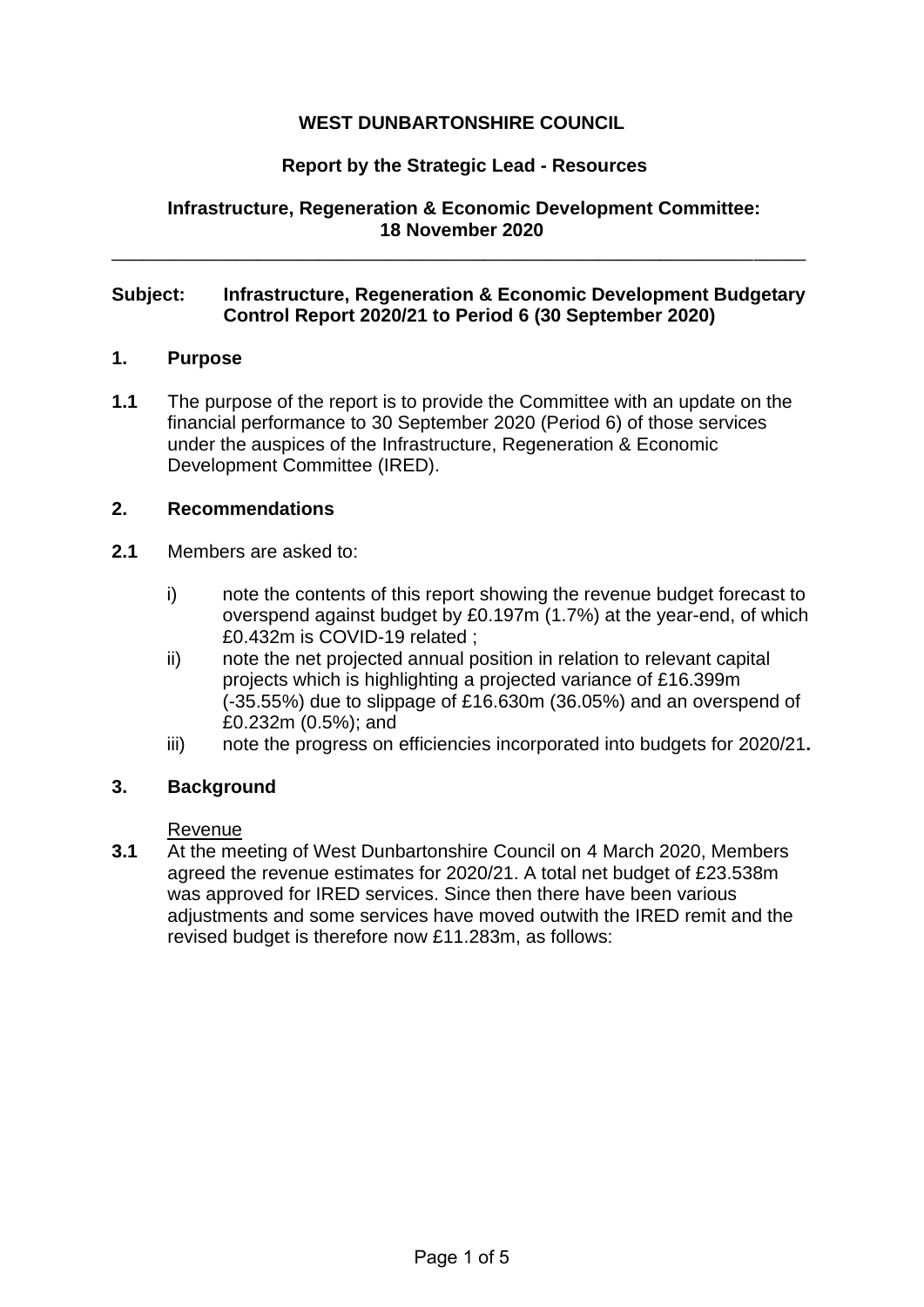|                                                                    | fm       |
|--------------------------------------------------------------------|----------|
| <b>Starting Position</b>                                           | 23.538   |
| Facilities services moved to<br><b>Corporate Service Committee</b> | (11.639) |
| <b>ICT Virement</b>                                                | (0.002)  |
| <b>Procurement Savings</b>                                         | (0.133)  |
| Annual Recurring<br>Variances Exercise                             | (0.141)  |
| Covid 19- adjustments                                              | (0.152)  |
| Reallocation of budgets                                            | (0.188)  |
| Revised budget                                                     | 11.283   |

### **Capital**

**3.2** At the meeting of Council on 4 March 2020, Members also agreed the updated 10 year General Services Capital Plan for 2020/2120 to 2029/2030. The next three years from 2020/21 to 2022/23 have been approved in detail with the remaining years being indicative at this stage. The total project life budget approved for projects that have either commenced or are due to commence in that period total £219.962m.

### **4. Main Issues**

# Revenue Budget

- **4.1** The current budgetary position is summarised in Appendix 1. A more detailed analysis by service is given in Appendix 2. Of the 14 services monitored 7 are showing either a favourable or nil variance with 7 services showing an adverse variance. Comments are shown in Appendix 3 when there are projected net annual variances greater than £0.050m and also where the net variance is below £0.050m but there are offsetting variances of over £0.050m within the service. Appendix 4 shows progress on the achievement of saving options adopted as part of the 2020/21 budget.
- **4.2** Appendix 1 shows the probable outturn for the services at £11.480m. As the annual budget is £11.283m there is currently a projected adverse variance for the year of £0.197m.
- **4.3** COVID-19 has had an impact on various service areas with lockdown preventing some work from being carried out e.g. in Roads and Ground maintenance. Income has also been affected e.g. commercial waste collection reduced whereas income has increased in Cremations and Burial grounds.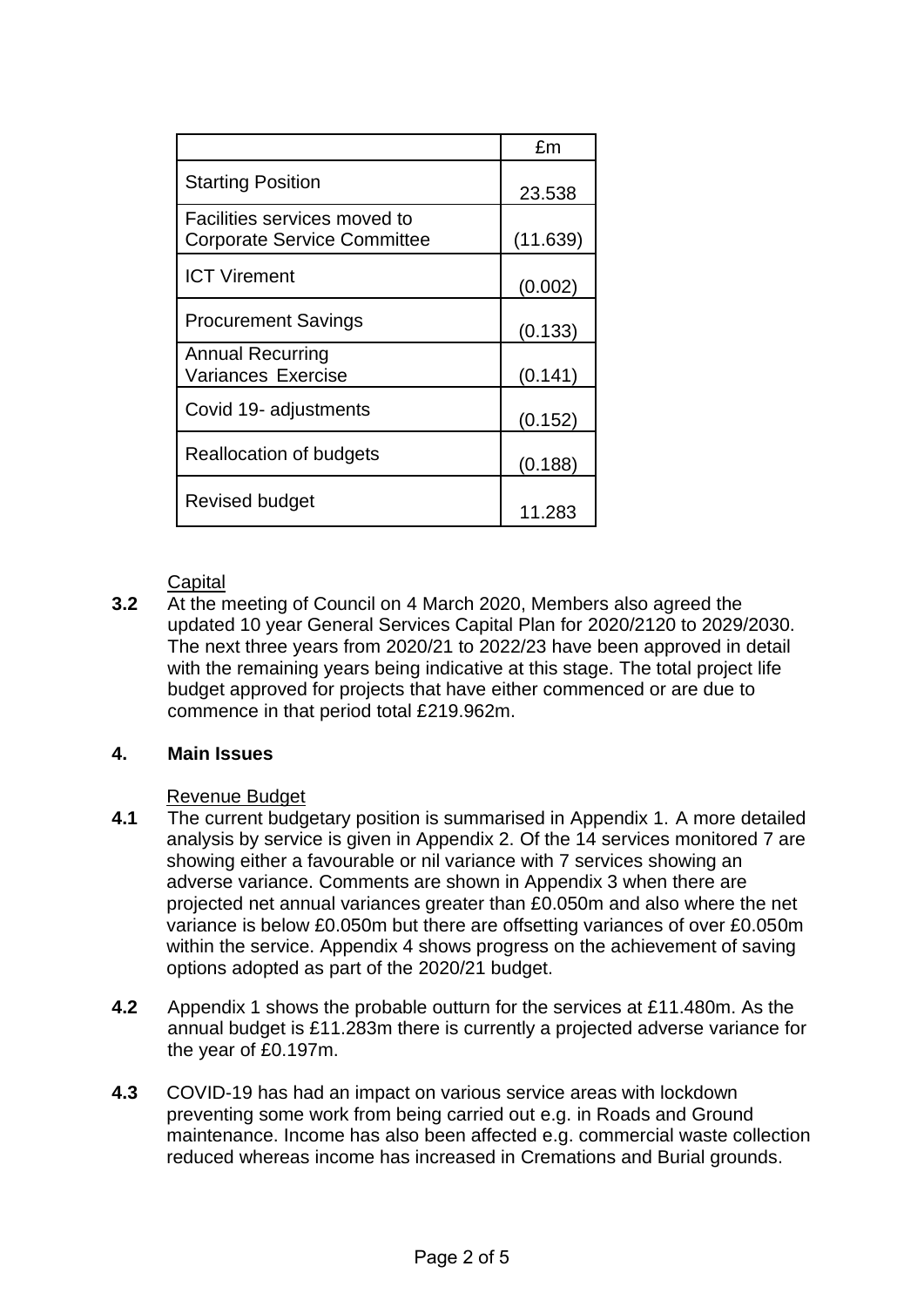- **4.4** COVID-19 related budget issues identified in early part of the year (£0.152m) have been transferred to the Corporate central cost centre for the financial monitoring of COVID-19 issues. The remaining variances due to COVID-19 are shown in Appendix 1.
- **4.5** Officers will continue to manage the budgets as closely as possible throughout the year and it is hoped that by: tight budgetary control; ongoing recovery actions; further Government funding; and/or agreed financial flexibilities to allow Councils to better cope with the financial impact of Covid, that the financial impact can be significantly mitigated and reduced over the remainder of the year. However there are clearly potential risks to this, mainly due to the unpredictable nature of the pandemic.

## Capital Budget

- **4.5** The overall programme summary report is shown in Appendix 5. Information on projects in the red category for probable underspends or overspends inyear and in total is provided in Appendices 6 and 7 together with additional information on action being taken to minimise or mitigate slippage and/or overspends where possible. Detail on projects within the green category are shown in Appendix 8. The analysis shows that for the in-year planned spend there is currently ma projected in-year variance of £16.399m of which £16.630m relates to project slippage and an in-year overspend of £0.232m. Officers review regularly the in-year position to consider options to maximise the effective use of capital resources.
- **4.6** From the analysis within the appendices it can be seen that there are eight projects with forecast material slippage, as listed as follows:

| <b>Project Name</b>                       | Slippage<br>(£m) |
|-------------------------------------------|------------------|
| <b>Gruggies Burn Flood Prevention</b>     | 3.735            |
| <b>District Heating Network Expansion</b> | 3.500            |
| <b>Vehicle Replacement</b>                | 2.555            |
| Clydebank Charrette, A814                 | 1.233            |
| <b>Posties Park Sports Hub</b>            | 1.223            |
| <b>Regeneration Fund</b>                  | 0.681            |
| Mandatory 20mph residential communities   | 0.469            |
| Vale of Leven Cemetery                    | 0.385            |

# **5. People Implications**

**5.1** There are no people implications.

# **6. Financial Implications**

**6.1** Other than the financial position noted above, there are no financial implications of the budgetary control report. Officers are currently reviewing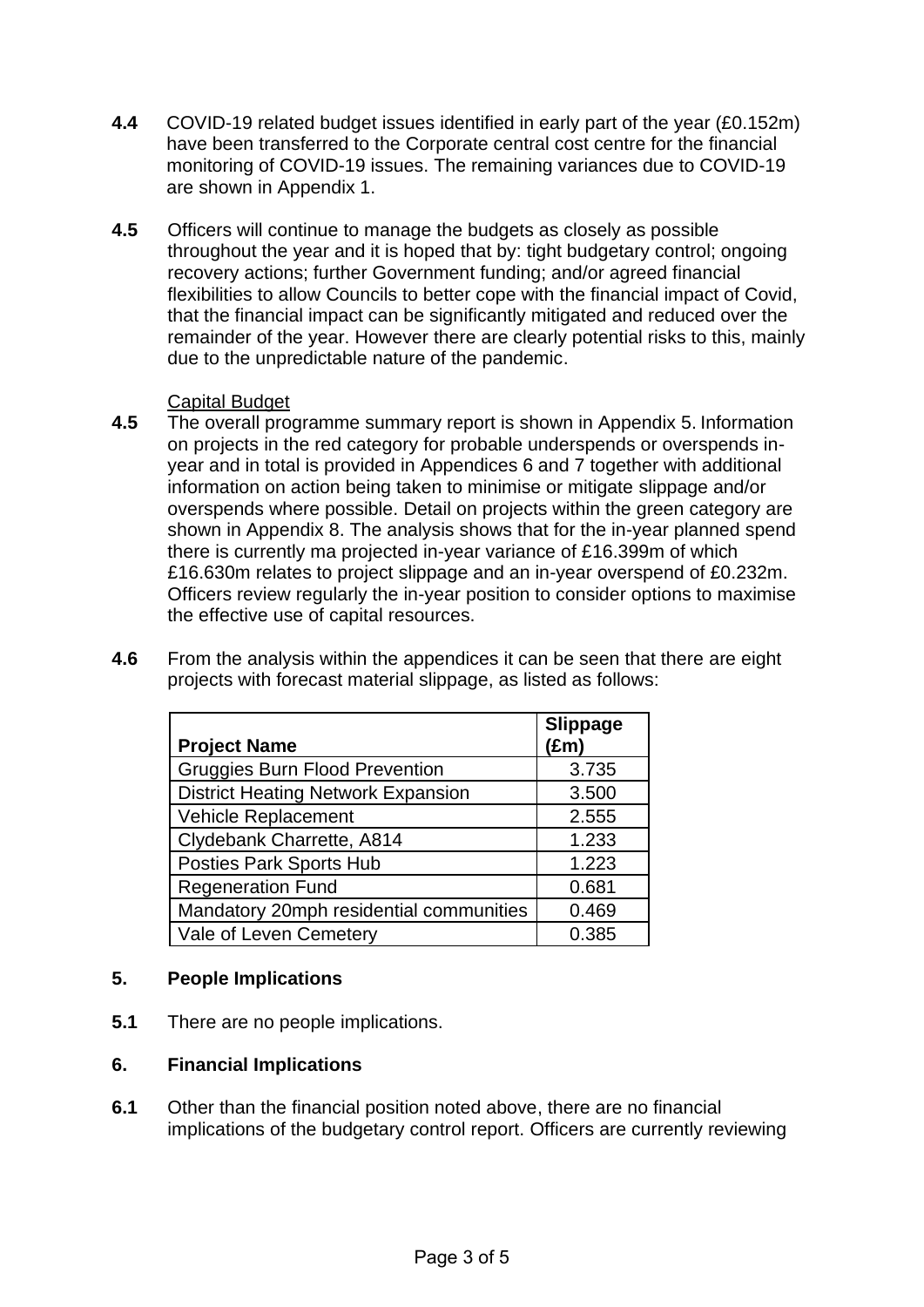budgets and projections with a view to improving the position by financial year end and progress will be highlighted in future reports to committee.

**6.2** Agreed efficiencies and management adjustments are monitored with current indications showing that £0.335m of the total actions of £0.357m being monitored are currently on target to be achieved (see Appendix 4). It should be noted that any variances are included within the service information and variances identified within this report.

## **7. Risk Analysis**

- **7.1** The present variances should be viewed in the knowledge that there are a number of variable factors which could arise between now and 31 March and which could affect the year end results for both the revenue and capital budgets – particularly in light of COVID-19.
- **7.2** Assumptions around service demand and timing of nationally agreed changes through the phasing out of lockdown change regularly and therefore there is a significant risk that the projected year end budgetary position will change from that reported.

### **8. Equalities Impact Assessment (EIA)**

**8.1** The report is for noting and therefore no Equalities Impact Assessment was completed for this report.

### **9 Consultation**

**9.1** The views of both Finance and Legal services have been requested on this report and both have advised there are neither any issues nor concerns with the proposal. As the report is for noting no further consultation is envisaged.

### **10. Strategic Assessment**

**10.1** Proper budgetary control and sound financial practice are cornerstones of good governance and support Council and officers to pursue the five strategic priorities of the Council's Strategic Plan. This report forms part of the financial governance of the Council. This report is for noting and, therefore, does not directly affect any of the strategic priorities.

**Stephen West Strategic Lead – Resources** 

**Date: 04 November 2020**